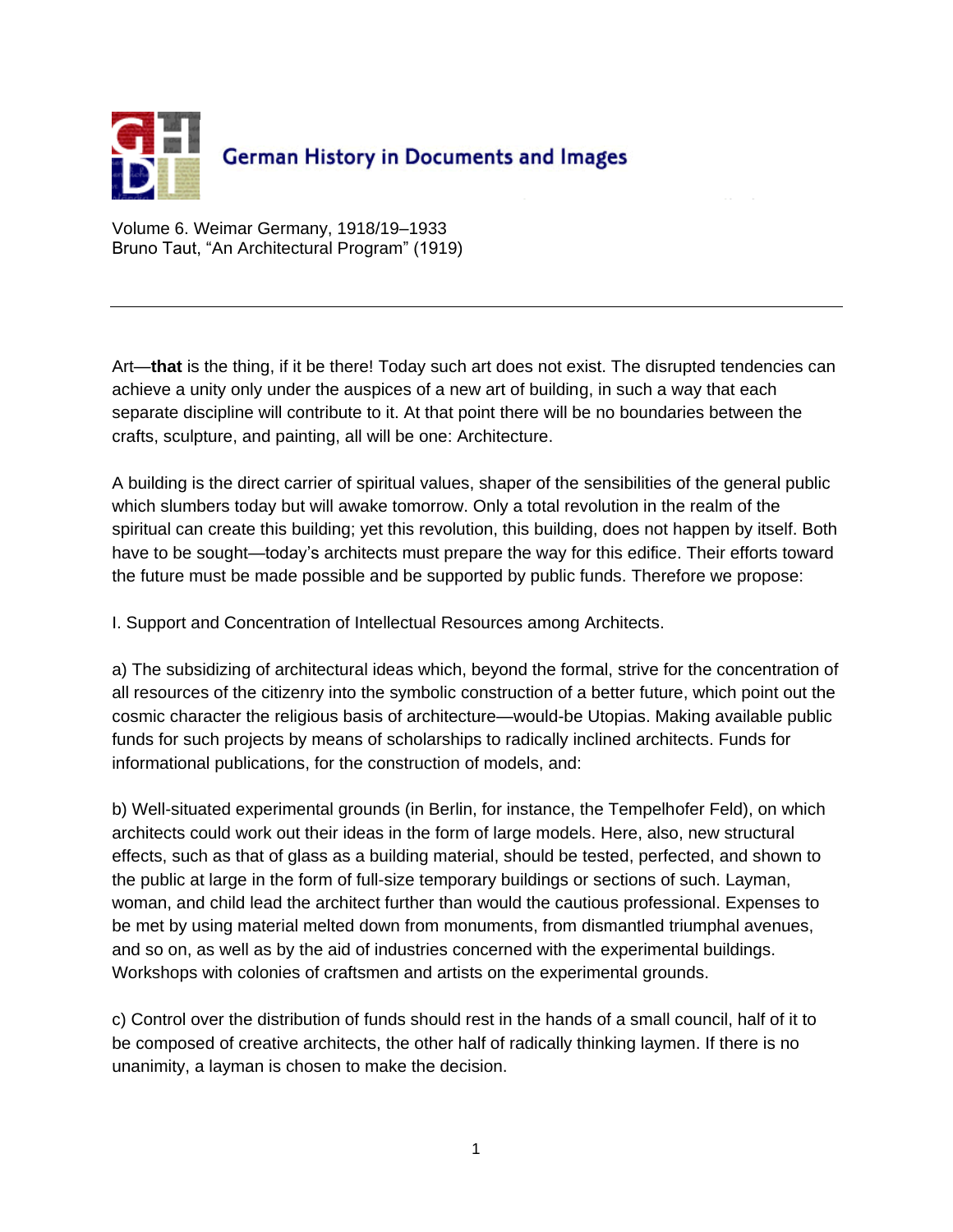II. Community Centers for the People.

a) Launching of vast community centers, not in the city, but in the open country alongside settlements, comprising groups of buildings for theater, music, hotels, and the like and crowned by a general cultural center. [ . . . ]

III. Housing Developments.

a) Consistent supervision in such a fashion that one architect establishes the underlying and guiding principles, checking all projects and buildings against these, without hampering individual inspiration in the details. This architect should have veto power.

 $[\ldots]$ 

IV. Other Buildings.

 $[ \ldots ]$ 

b) There should be no distinction between public and private buildings. So long as there exist free architects there should only be free architects. As long as there are no governmental master potters there is no need for governmental architects. Everybody can build public as well as private structures; commissions should be assigned as suggested in Ic or by competition not an anonymous competition, but one in which the candidates are invited to participate and are awarded prizes by a council as suggested in Ic; no unpaid projects. [ . . . ] No majority decisions by the jury for the prize; if there is no agreement, each judge is individually responsible for his vote. The best would be one judge only. Final selection, perhaps, by plebiscite.

 $[\ldots]$ 

d) No titles or honors for architects, such as Doctor, Professor, Building Supervisor, **Geheimer Rat**, **Wirklicher Rat**, Excellency, etc.

e) In all these matters creativity should be given priority. Once an architect is commissioned he should not be subject to regimentation.

 $[\ldots]$ 

g) Only such architectural fraternities as thoroughly observe the principle of mutual cooperation are to be eligible for the council or are to be considered of good standing and to receive public recognition. They will also advise the building inspectors. Only mutual help can make an association productive and efficacious. This is more important than the number of votes, which